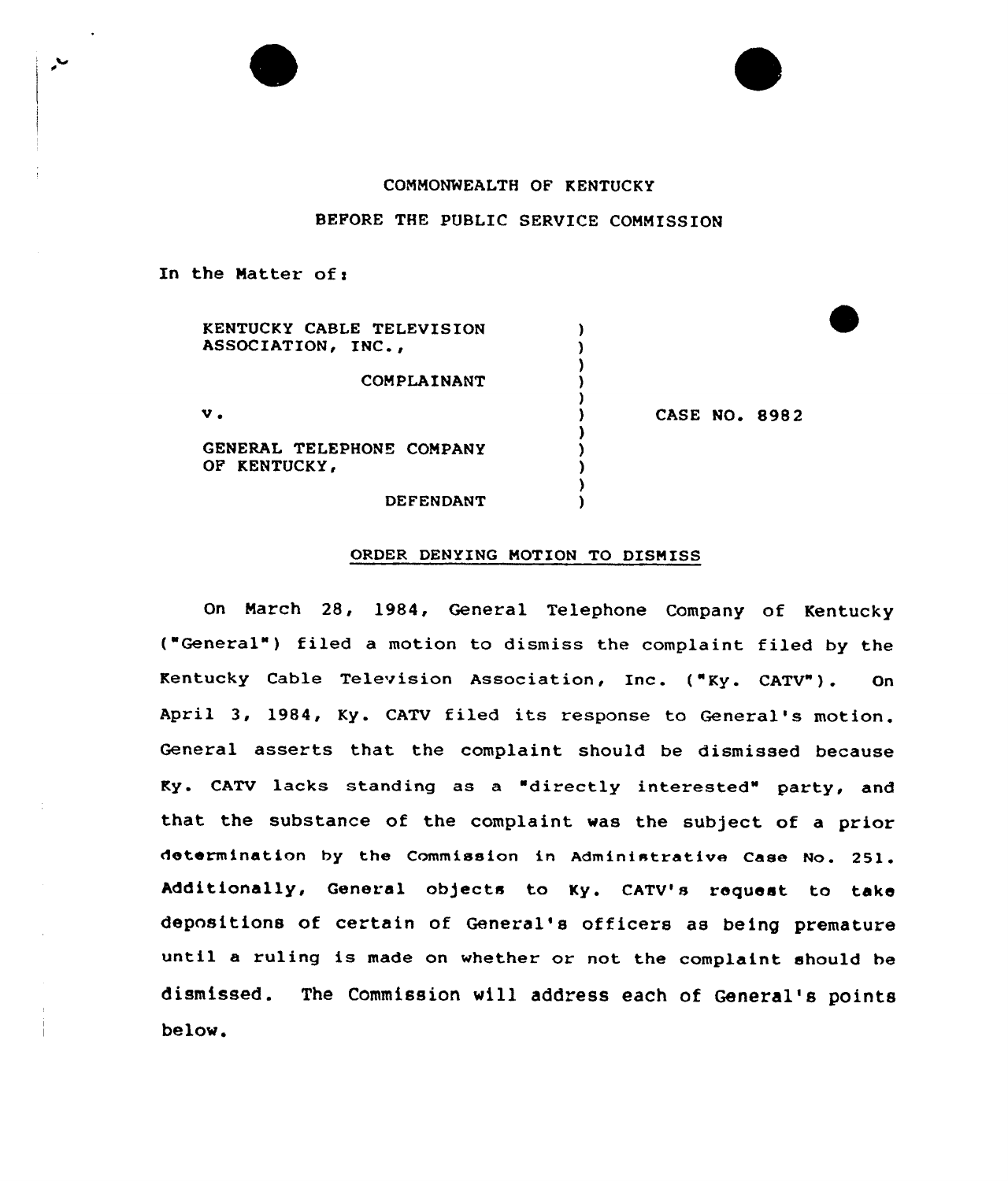## 1. Status of Ky. CATV

X,

While it can certainly be argued that an "association" may not be directly interested, certain member companies of Ky. CATV are clearly "directly" affected by the Commission's approval of General's pole attachment tariff. KRS 278.260 offers no guidelines as to the precise meaning to be given the phrase "directly interested ." However, since <sup>a</sup> ru1ing exc1uding Ky. CATV as <sup>a</sup> proper complainant would merely force a refiling of the complaint on behalf of one or more of Ky. CATV's members, the effect would be merely to delay this proceeding and the ultimate resolution of the rate question. Moreover, the Commission believes that the questions raised in Ky. CATV's complaint are of sufficient importance that it would, if necessary, invoke the provision of KRS 278.260 which provides that "the Commission may also make such an investigation on its own motion." For all of these reasons, the Commission finds that General's objection to the status of Ky. CATV's status as a complainant has no merit. Ky. CATV has participated in prior cable pole attachment matters before both this Commission and the courts, and we will allow them to prosecute this complaint in the name of the association as well.

# 2. Prior Determination

General next argues that the substantive matters contained in Ky. CATV's complaint have all been previously resolved by the Commission. While it is true that the methodology of establishing pole attachment rates was approved in Administrative Case No. 251 in which both General and Ky. CATV were parties, the

 $-2-$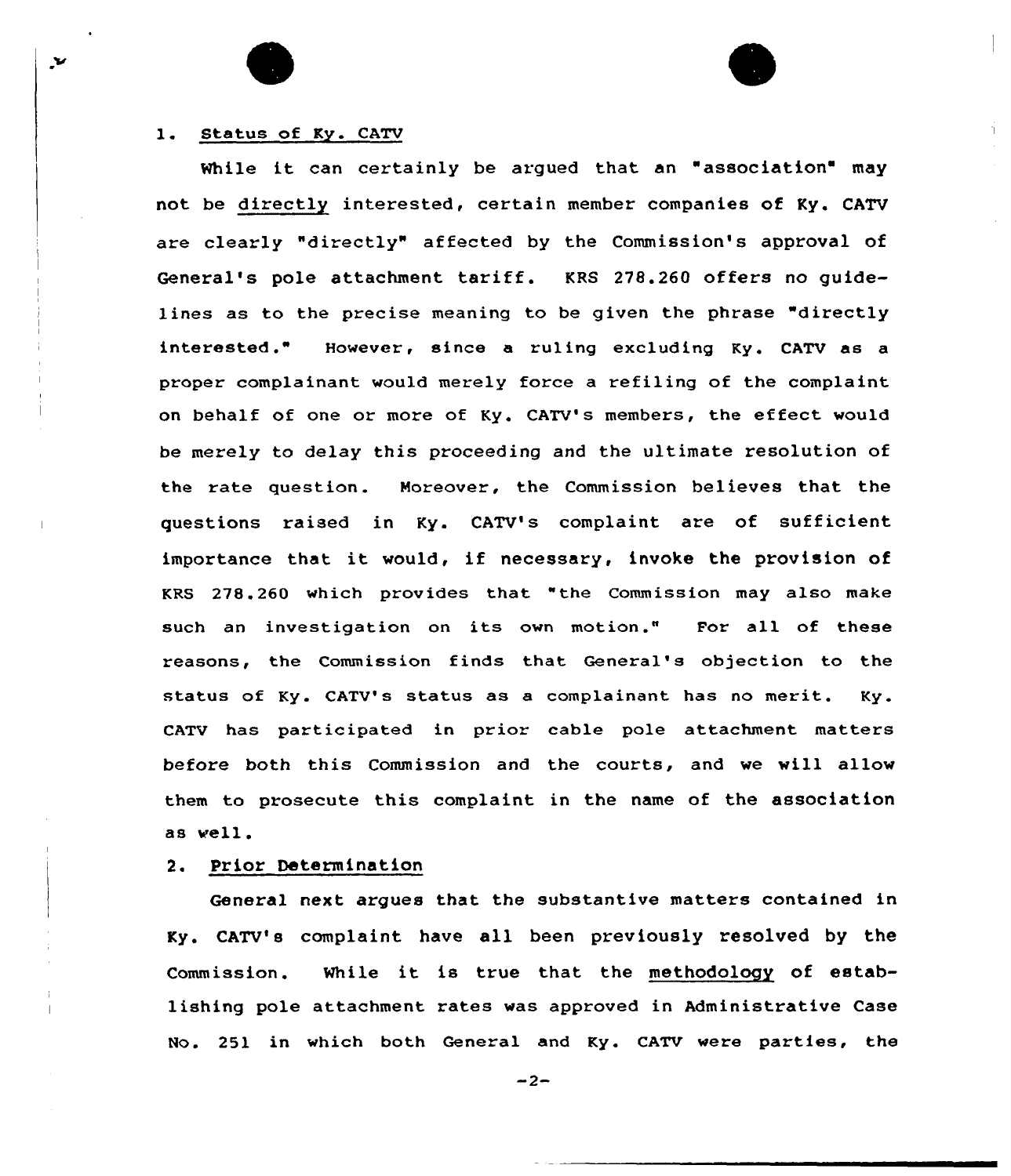application of that methodology to General was not made until the tariff filing was approved by the Commission on August 18, 1983. As the Commission's General Counsel emphasized in his letter of December 15, 1983, Ky. CATV agreed to withhold all its objections to <sup>a</sup> particular tariff filing until after it became effective. This was done both to prevent problems with the running of the 20-day period for court review and to expedite the PSC's analysis of the majority of the pole attachment tariffs to which Ky. CATV had no objection. Under this agreed-upon procedure, Ky. CATV has had no chance before to oppose the specific way in which General has chosen to implement the previously-approved methodology. The complaint procedures of KRS 278.260 offer Ky. CATV its only avenue of opposing General's new tariff and the Commission will, therefore, allow this complaint to proceed.

## 3. Depositions

<sup>A</sup> party ta a proceeding before the Commission may engage in full discovery through requests for information to other parties, and may also request any person to be subpoenaed for testimony at evidentiary hearings before the Commission. For these reasons, the Commission is of the opinion that depositions have little place in modern administrative practice. Naraaver, the Commission agrees with General that responding to depositions xequires key employees to be removed from their necessary duties for what may or may not be relevant testimony in the administrative hearing. Nevertheless, RRS 278.340 gives any party to a proceeding before the Commission the right to take depositions and the Commission is, therefore, constrained to grant Ky. CATV'

 $-3-$